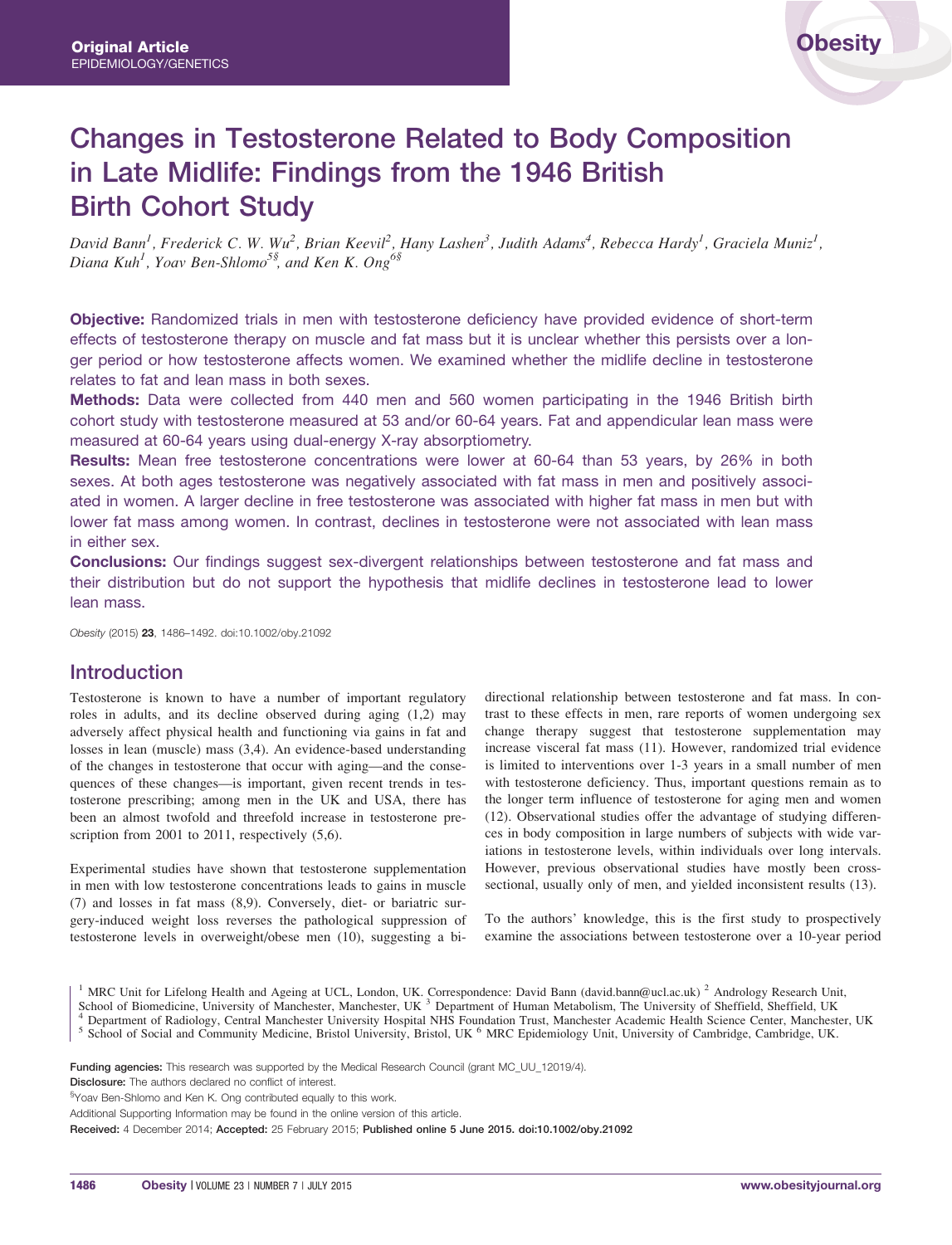with fat mass, fat distribution, and lean mass in late midlife simultaneously in both men and women. We hypothesized that testosterone has a sexually dimorphic effect on fat but a monomorphic effect on lean mass, so that decline in testosterone would be associated with higher fat mass in men but lower fat mass in women and lower lean mass in both sexes.

# **Methods**

## Study sample

The MRC National Survey of Health and Development (NSHD) is a socially stratified sample of 5,362 singleton births during 1 week of March 1946 in mainland Britain (14), with regular follow-up across life. Between 2006 and 2010 (at 60-64 years), 2,856 eligible study members (those known to be alive and with a known address in mainland Britain) were invited for an assessment at one of six clinical research facilities (CRFs) or to be visited by a research nurse at home. Invitations were not sent to those who had died ( $n = 778$ ), who were living abroad ( $n = 570$ ), who had previously withdrawn from the study  $(n = 594)$ , or who had been lost to follow-up ( $n = 564$ ). Of those invited, 2,229 were assessed: 1,690 attended a CRF and the remaining 539 were seen at home (15). The study received multicenter research ethics committee approval, and informed consent was given by participants.

## Body composition measurement

During CRF visits, body composition measures were obtained in the supine position using a QDR 4500 Discovery dual-energy X-ray absorptiometry (DXA) scanner (Hologic Inc, Bedford, MA, USA) with APEX 3.1 software. Measures used as outcomes were whole body fat mass (kg), a measure of fat distribution (android:gynoid ratio (multiplied by 100); higher values indicating greater fat in the abdominal (android) region relative to the hips (gynoid)), and appendicular (limb) lean mass (kg)—1,558 participants had data available for height and body composition outcomes, with missing data largely due to high-density artifacts.

## Blood sampling and testosterone measurement

At 53 years, nonfasting venous blood samples were obtained during home visits from 2,750 participants in ethylenediaminetetraacetic acid (EDTA) tubes in the morning (27%), afternoon (30%), or evening (43%). These were then posted overnight to a laboratory where plasma was extracted before being frozen at  $-80^{\circ}$ C. At 60-64 years, overnight fasting venous blood samples were obtained in citrate tubes from 2,143 participants, in most cases in the morning (93% between 7.30 am and 10 am)—these were then taken immediately to a laboratory during CRF visits, and plasma extracted before being frozen at  $-80^{\circ}$ C.

Total testosterone and sex-hormone binding globulin (SHBG) were measured in the same laboratory from plasma samples at 53 and 60- 64 years. Liquid chromatography-mass spectrometry (LC-MS/MS) was used to measure testosterone (16,17), and immunoassay used for SHBG (Abbott Diagnostics, Maidenhead, UK). Inter-assay coefficients of variation were as follows: 4.7, 3.9, 4.3, 4.0, and 3.6% for testosterone (at 0.9, 1.7, 4.3, 16.8, and 29.0 nmol/L), and 2.7, 5.0, and 5.4% for SHBG (at 8.4, 22.4, and 136 nmol/L). A total of 1,000 participants had valid testosterone measures at both ages—missing data were largely due to insufficient plasma following other biochemical assays.

## Analytical strategy

As taller individuals tend to have more fat and lean mass, heightadjusted indices for fat and appendicular lean mass were created by dividing fat and lean mass (kg) by height(*m*)<sup>*X*</sup> (*X* = 1.2 for fat and 2 for lean mass), where  $X$  was calculated so that the resulting index was not correlated with height (18,19).

To preserve the analytic sample, values which fell below detection limits (<0.3 nmol/L for testosterone) were replaced with a random value between  $0$  and the detection limit (total  $N$  (irrespective of outcome data) = 146 for testosterone (98% women). Values above detection limits were truncated to the detection limit (250 nmol/L for SHBG  $(N = 5)$ ). To minimize the impact of outliers, six women with high testosterone concentrations were truncated at 3 nmol/L the inclusion of original outlying values was found to bias regression coefficients. Free testosterone was calculated as described by Vermeulen et al. (20)—an albumin constant (4.3g/L) was assumed for all participants at 53 years, and measured albumin was used at 60-64 years.

Linear regression was used to examine associations between hormones and body composition outcomes, separately for each sex. To aid the comparability of effect sizes, hormone measures were converted to sex-specific z-scores; measures at 53 and 60-64 years from women were log-transformed before this as distributions were positively skewed. Outcomes were log transformed and multiplied by 100—regression coefficients therefore show the mean percentage difference in outcome per 1 standard deviation increase in testosterone. We tested for potential sex differences in associations by including an interaction term. We also assessed models with testosterone categorized in quintiles to examine for any departures from linearity.

Samples at 53 years we taken either in the morning, afternoon or evening, unlike morning blood samples at 60-64 years. We took into account diurnal variability in testosterone (higher concentrations in the morning) by running sex-specific regression models with testosterone at 53 years as the outcome and time of blood collection as a categorical exposure. The residuals from this model were then added to mean morning testosterone concentration for those who gave blood samples in the afternoon and evening.

We firstly tested associations between testosterone and our outcomes cross-sectionally (60-64 years) and prospectively (53 years). We then ran conditional change models by including the change in hormone from 53 to 60-64 adjusting for hormone concentration at 53 years. Complete case analyses were used in all regression analyses; of the 1,000 participants with valid testosterone measures at both ages, 200 had missing body composition outcome data because they did not attend the CRF at 60-64 years, and 19 had missing data for potential confounders, leaving an analytic sample of 781.

## Potential confounders

Associations with lean mass could be confounded by fat mass, as due to adaptive mechanisms changes in fat mass typically lead to respective changes in lean mass (21). We therefore examined lean mass without and with adjustment for fat mass index. Models analyzing change in testosterone were further adjusted for additional potential confounders selected a-priori: highest household occupational class, smoking status, self-rated health (reported number of health problems from 0-5) and menopausal status at 53 years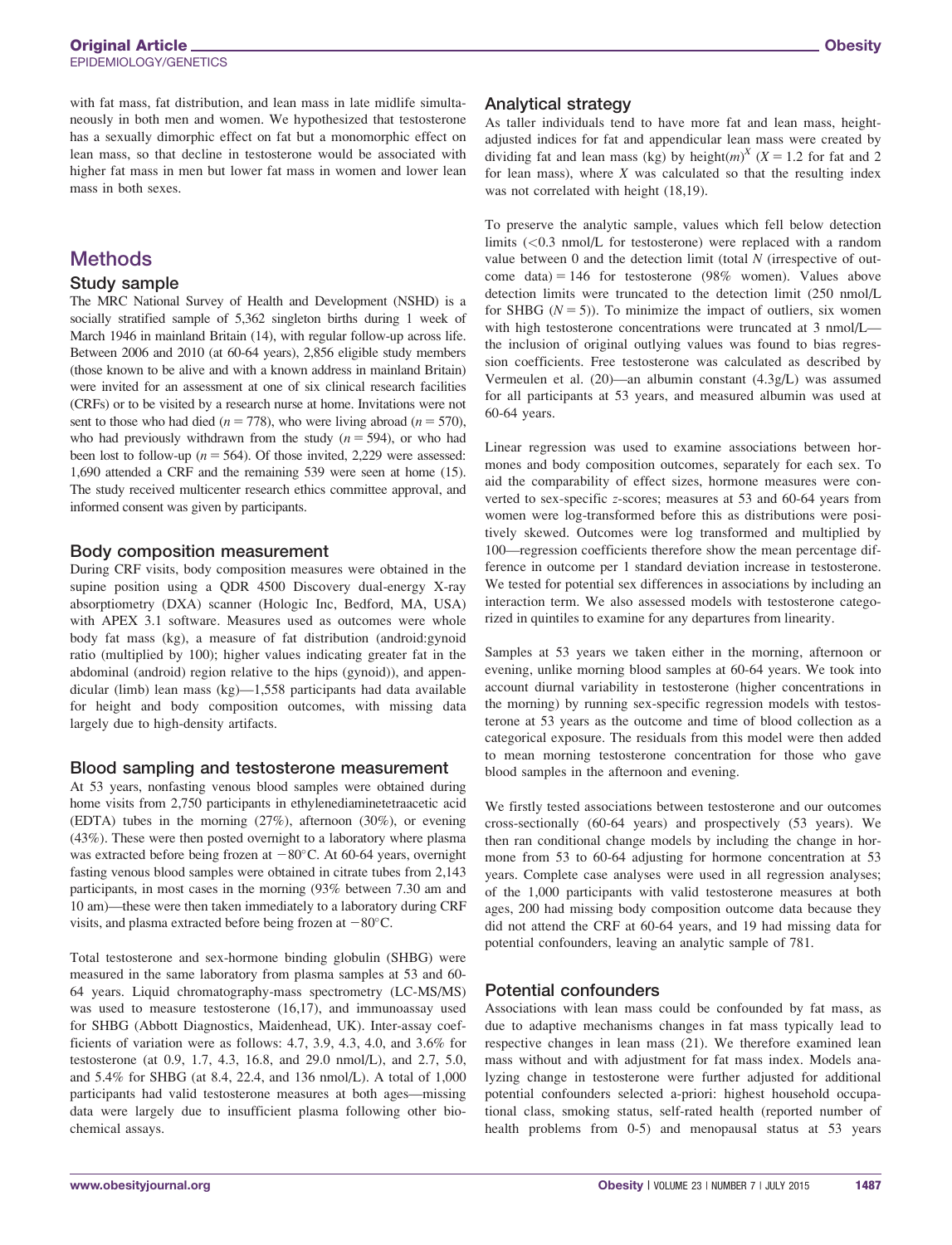|                                              | Men                                  | Women<br>Mean (SD)                |  |
|----------------------------------------------|--------------------------------------|-----------------------------------|--|
|                                              |                                      |                                   |  |
|                                              | Mean (SD or IQR)                     |                                   |  |
| Hormone concentration, age                   | $N = 440$                            | $N = 560$                         |  |
| Testosterone (nmol/L), 53                    | 16.2(4.9)                            | 0.9(0.4)                          |  |
| Testosterone (nmol/L), 60-64                 | 12.6(4.7)                            | 0.6(0.3)                          |  |
| $\Lambda$ Testosterone                       | $-3.6$ (-6.0, 1.3) <sup>a</sup>      | $-0.3$ (-0.5, -0.1) <sup>a</sup>  |  |
| Sex-hormone binding globulin (nmol/L), 53    | 34.2 (14.0)                          | 65.0 (40.6)                       |  |
| Sex-hormone binding globulin (nmol/L), 60-64 | 36.4 (14.5)                          | 49.4 (26.2)                       |  |
| $\triangle$ Sex-hormone binding globulin     | 2.2 $(-3.9, 7.8)^a$                  | $-15.6$ (-26.3, 4.4) <sup>a</sup> |  |
| Calculated free testosterone (pmol/L), 53    | 325.0 (81.8)                         | 11.9(7.9)                         |  |
| Calculated free testosterone (pmol/L), 60-64 | 240.1 (68.8)                         | 8.8(6.0)                          |  |
| $\triangle$ Calculated free testosterone     | $-85.0$ (-141.0, -34.1) <sup>a</sup> | $-3.1$ (-5.5, 0.1) <sup>a</sup>   |  |
| Body composition at 60–64 years              | $N = 746$                            | $N = 812$                         |  |
| Fat mass index $(kg/m^{1.2})$                | 12.0(3.6)                            | 16.2(5.0)                         |  |
| Android fat mass (kg)                        | 2.5(1.0)                             | 2.3(1.0)                          |  |
| Gynoid fat mass (kg)                         | 3.7(1.0)                             | 5.1(1.4)                          |  |
| Android: gynoid ratio                        | 65.16 (15.5)                         | 44.9 (12.0)                       |  |
| Appendicular lean mass index $(kg/m^2)$      | 8.0(1.0)                             | 6.2(0.9)                          |  |
| Body mass index                              | 27.7 (3.9)                           | 27.5(5.0)                         |  |
| Body mass index at 53 years                  | $N = 989$                            | $N = 1110$                        |  |
|                                              | 27.2(3.8)                            | 27.1(5.1)                         |  |

#### TABLE 1 Summary of body composition and testosterone concentrations by sex

 ${}^{a}P$  < 0.001, comparison between ages using paired t-tests; free testosterone calculated according to Vermeulen et al.<sup>20</sup>; estimated morning testosterone concentrations used at 53 years; analyses restricted to participants with valid data for all body composition outcomes or all hormone measures at both ages. Body mass index at 53 years calculating using the sample with valid body mass index data for 60–64 years.

(categorized as pre-, peri- or post-menopausal (5.4, 14.3, and 28.7% of the total sample respectively), hysterectomy (23.4%) or other operation stopping periods (6.0%), and a further 22.1% could not be classified because they started taking HRT before the menopause, as described elsewhere (22).

### Supplementary analyses

To examine the possibility of reverse or bi-directionality, change models for fat mass were repeated with additional adjustment for body mass index (BMI) at age 53, and further analyses conducted in which BMI (or change in BMI) was the exposure, and testosterone the outcome. To examine the extent to which adjustment for time of blood sampling affected findings, analyses were repeated with no adjustment for time of blood sample; analyses were also repeated restricted to those with morning blood samples at both 53 and 60-64 years (before 10am at 60- 64 years; total  $N = 219$ ). To examine whether truncation of testosterone among the six participants with outlying values impacted on findings, analyses were repeated excluding these participants. To examine the extent to which analyses of change were non-linear, analyses were repeated using change score variables converted into quartiles.

## **Results**

## Descriptive analyses

Men had greater android fat mass, android:gynoid ratio and appendicular lean mass, whilst women had a larger fat mass index and gynoid fat mass  $(P < 0.02$  in all cases). As expected, mean total and

free testosterone were higher in men than women, while women had higher SHBG concentrations ( $P < 0.001$  in all cases). In both sexes, mean testosterone concentrations declined from 53 to 60-64 years (by approximately 22% among men, and 35% among women). Mean free testosterone also declined (by approximately 26% among men, and 26% among women), while SHBG slightly increased in men and declined in women. There were moderate correlations between total and free testosterone at 53 and 60-64 suggesting some tracking of hormone concentrations ( $r = 0.66$  and  $r = 0.40$  in men,  $r = 0.44$  and  $r = 0.49$  in women, respectively;  $P < 0.001$  in all cases). Those with missing testosterone data at 60-64 years differed in some respects in their hormone concentrations at 53 years—on average men with missing data at 60-64 years had higher total testosterone ( $P = 0.03$ ) and SHBG ( $P = 0.01$ ) concentrations at 53 years, but there were no significant differences in free testosterone among either sex. At 53 years, women who were post-menopausal had lower total testosterone  $(P(\text{trend}) = 0.02)$  and lower SHBG  $(P(\text{trend}) = 0.01)$  than pre or peri-menopausal women but there was no difference in free testosterone ( $P(\text{trend}) = 0.58$ ).

### Testosterone and fat mass

Among men, higher total and free testosterone concentrations at both 53 and 60-64 years were associated with lower fat mass at 60- 64 years (Table 2; categorical analyses shown in Supporting Information Table S1). Unlike men, women with higher testosterone at 53 years and 60-64 years had higher fat mass, though in the latter confidence intervals overlapped with the null (Table 2 and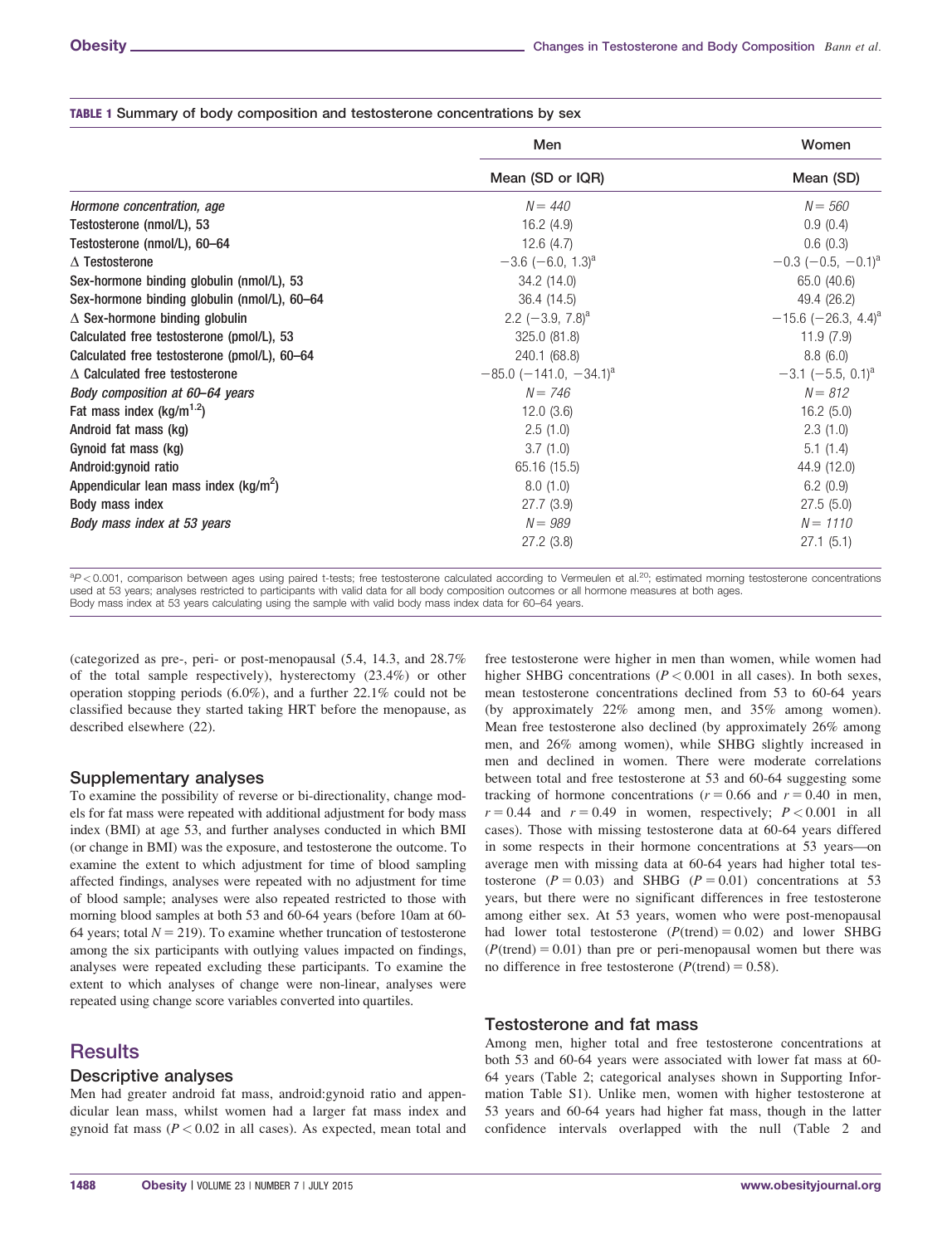|                                                 | Men $(N = 345)$                 | P       | Women $(N = 436)$                | P       | P sex interaction |
|-------------------------------------------------|---------------------------------|---------|----------------------------------|---------|-------------------|
| Fat mass index                                  |                                 |         |                                  |         |                   |
| Testosterone, 53                                | $-6.75$ ( $-10.17$ , $-3.32$ )  | < 0.001 | 4.57 (1.65, 7.49)                | < 0.01  | < 0.001           |
| Testosterone, 60-64                             | $-10.77$ ( $-13.78$ , $-7.75$ ) | < 0.001 | $2.31 (-0.45, 5.07)$             | 0.10    | < 0.001           |
| $\Delta$ Testosterone                           | $-9.96$ ( $-13.35$ , $-6.56$ )  | < 0.001 | $0.47$ (-3.10, 4.04)             | 0.80    | < 0.01            |
| $\Delta$ Testosterone, adjusted $^{\rm a}$      | $-9.54$ ( $-13.03$ , $-6.06$ )  | < 0.001 | $1.19$ (-2.43, 4.80)             | 0.52    | < 0.01            |
| SHBG, 53                                        | $-4.59(-8.17, -1.00)$           | 0.01    | $-9.11$ ( $-11.96$ , $-6.26$ )   | < 0.001 | 0.04              |
| SHBG, 60-64                                     | $-5.43$ ( $-8.58$ , $-2.28$ )   | < 0.001 | $-13.39$ (-16.14, -10.64)        | < 0.001 | < 0.001           |
| $\Delta$ shbg                                   | $-3.85$ ( $-7.21$ , $-0.49$ )   | 0.02    | $-13.21$ ( $-16.93$ , $-9.50$ )  | < 0.001 | < 0.01            |
| $\Delta$ SHBG, adjusted <sup>a</sup>            | $-3.20$ ( $-6.66$ , 0.26)       | 0.07    | $-11.67$ (-15.53, -7.82)         | < 0.001 | < 0.01            |
| Free testosterone, 53                           | $-5.43$ ( $-8.58$ , $-2.28$ )   | < 0.001 | $9.51$ (6.77, 12.25)             | < 0.001 | < 0.001           |
| Free testosterone, 60-64                        | $-5.12$ ( $-8.39$ , $-1.86$ )   | < 0.01  | 8.39 (5.74, 11.03)               | < 0.001 | < 0.001           |
| $\Delta$ Free testosterone                      | $-11.54$ ( $-15.58$ , $-7.50$ ) | < 0.001 | $3.63$ (0.40, 6.87)              | 0.03    | < 0.001           |
| $\Delta$ Free testosterone, adjusted $^{\rm a}$ | $-11.31$ ( $-15.42$ , $-7.21$ ) | < 0.001 | $3.98$ (0.80, 7.15)              | 0.01    | < 0.001           |
| Android:gynoid fat mass ratio                   |                                 |         |                                  |         |                   |
| Testosterone, 53                                | $-3.42$ (-6.19, -0.66)          | 0.02    | $3.29$ (0.63, 5.95)              | 0.02    | 0.003             |
| Testosterone, 60-64                             | $-6.67$ ( $-9.14$ , $-4.19$ )   | < 0.001 | $1.66 (-0.85, 4.17)$             | 0.19    | < 0.001           |
| $\Delta$ Testosterone                           | $-6.84 (-9.63, -4.06)$          | < 0.001 | $0.72$ (-2.54, 3.98)             | 0.67    | < 0.01            |
| $\Delta$ Testosterone, adjusted $^{\rm a}$      | $-6.41$ ( $-9.24$ , $-3.57$ )   | < 0.001 | $1.79(-1.57, 5.14)$              | 0.30    | < 0.01            |
| SHBG, 53                                        | $-4.55$ ( $-7.40$ , $-1.70$ )   | < 0.01  | $-8.86$ ( $-11.43$ , $-6.28$ )   | < 0.001 | 0.88              |
| SHBG, 60-64                                     | $-5.87$ ( $-8.35$ , $-3.39$ )   | < 0.001 | $-13.46$ ( $-15.90$ , $-11.02$ ) | < 0.001 | 0.34              |
| $\Delta$ shbg                                   | $-4.57$ ( $-7.21$ , $-1.93$ )   | < 0.001 | $-13.76$ ( $-17.05$ , $-10.47$ ) | < 0.001 | < 0.01            |
| $\Delta$ SHBG, adjusted <sup>a</sup>            | $-4.10$ (-6.81, -1.39)          | < 0.01  | $-11.90$ (-15.39, -8.41)         | < 0.001 | < 0.01            |
| Free testosterone, 53                           | $-0.36$ ( $-3.00$ , 2.28)       | 0.79    | 8.36 (5.86, 10.86)               | < 0.001 | 0.01              |
| Free testosterone, 60–64                        | $-4.06$ (-6.66, -1.47)          | < 0.01  | 6.95(4.53, 9.37)                 | < 0.001 | < 0.001           |
| $\Delta$ Free testosterone                      | $-5.51$ ( $-8.88$ , $-2.15$ )   | < 0.01  | 4.20 (1.26, 7.14)                | < 0.01  | < 0.001           |
| $\Delta$ Free testosterone, adjusted $^{\rm a}$ | $-5.07$ ( $-8.47$ , $-1.66$ )   | < 0.01  | 4.79 (1.86, 7.73)                | < 0.01  | < 0.001           |

TABLE 2 Mean percentage differences in fat mass and android:gynoid fat mass ratio (95% CI) at 60–64 years per 1 standard deviation increase in serum testosterone concentration at 53 and 60–64 years

D standard deviation change between 53 and 60–64 years—analyses adjusted for hormone concentration at 53 years (e.g. D testosterone adjusted for testosterone at 53

years).<br><sup>a</sup>Adjusted for highest household occupational class, smoking, self-rated health, and menopausal status at 53 years.

SHBG: sex-hormone binding globulin; free testosterone calculated according to Vermeulen et al.; estimated morning testosterone concentrations used at 53 years.

Supporting Information Table S1; sex interaction tests all  $P < 0.05$ ). Higher SHBG at both ages was associated with lower fat mass in both sexes—more strongly in women than men. Associations between these exposures with android:gynoid ratio and BMI at 60- 64 years (Supporting Information Table S2) were generally similar to those with fat mass.

As predicted, greater declines in total and free testosterone between 53 and 60-64 years were associated with higher fat mass and higher android:gynoid ratio among men (see negative coefficients in Table 2). In contrast, greater declines in free testosterone were associated with lower fat mass and android:gynoid ratio among women, while total testosterone was not associated. The magnitude of these associations was large for men. In adjusted models, a 1 standard deviation greater decline in free testosterone was associated with 11% higher fat mass in men and 4% lower fat mass in women. In both sexes, greater declines in SHBG (or, equivalently, lesser gains in SHBG) were associated with higher fat mass and android:gynoid ratio. Associations were similar after adjustment for potential confounders, and for BMI at 53 years (Supporting Information Table S3).

### Testosterone and appendicular lean mass

Neither total nor free testosterone at 53 or 60-64 years were associated with appendicular lean mass at 60-64 years in men (Table 3). Among women, higher free testosterone at both ages was associated with higher lean mass. In both sexes higher SHBG (at both ages) was associated with lower lean mass.

Contrary to our predictions, there was little evidence that changes in total or free testosterone were associated with lean mass in either sex either before or after adjustment for fat mass (Table 3). However, greater declines in SHBG were associated with were associated with higher lean mass, both before and after adjustment for potential confounders.

### Additional and sensitivity analyses

Greater gains in BMI from 53 to 60-64 years were associated with lower testosterone concentrations at 60-64 years among men (but not women), and greater gains in BMI were weakly (nonsignificantly) associated with lower free testosterone in men, and higher free testosterone among women (Supporting Information Table S4).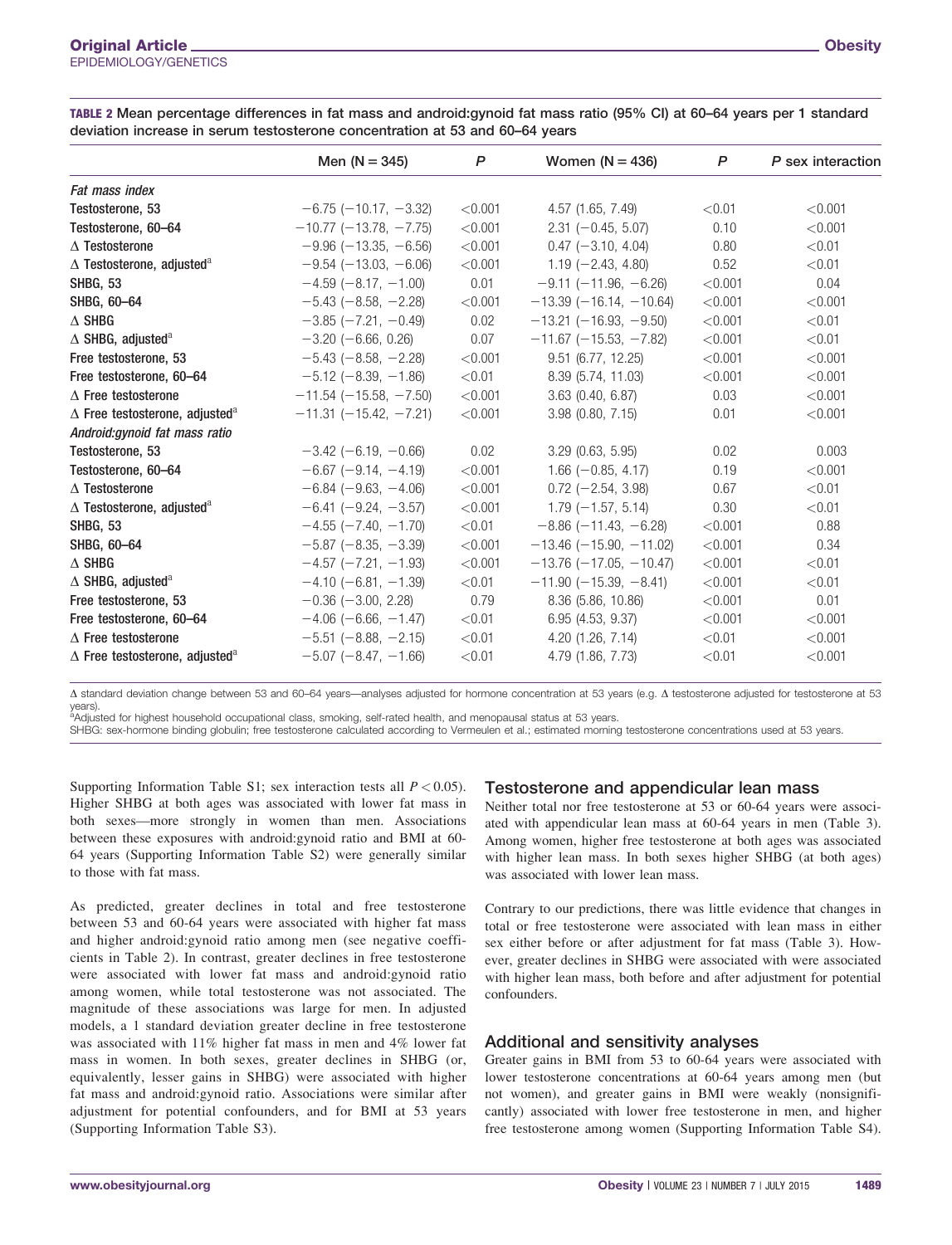|                                                   | Men $(N = 345)$               | P      | Women $(N = 436)$             | P       | P sex interaction |
|---------------------------------------------------|-------------------------------|--------|-------------------------------|---------|-------------------|
| Testosterone, 53                                  | $-0.39$ ( $-1.57$ , 0.78)     | 0.51   | $-0.18$ ( $-1.20$ , 0.84)     | 0.73    | 0.50              |
| Testosterone, 60-64                               | $-0.40$ ( $-1.53$ , 0.74)     | 0.49   | $0.27$ (-0.68, 1.22)          | 0.58    | 0.19              |
| $\Lambda$ Testosterone                            | $-0.22$ ( $-1.48$ , 1.03)     | 0.73   | $0.43$ (-0.81, 1.67)          | 0.49    | 0.50              |
| $\Delta$ Testosterone, adjusted <sup>a</sup>      | $-0.39$ ( $-1.66$ , 0.89)     | 0.55   | $0.57$ (-0.71, 1.85)          | 0.38    | 0.32              |
| <b>SHBG, 53</b>                                   | $-1.42$ (-2.62, -0.23)        | 0.02   | $-1.81$ ( $-2.86$ , $-0.76$ ) | < 0.001 | 0.82              |
| SHBG, 60-64                                       | $-1.60$ ( $-2.66$ , $-0.55$ ) | < 0.01 | $-2.53$ ( $-3.63$ , $-1.44$ ) | < 0.001 | 0.93              |
| $\triangle$ SHBG                                  | $-1.06$ ( $-2.18$ , 0.06)     | 0.06   | $-2.06$ ( $-3.48$ , $-0.63$ ) | < 0.01  | 0.05              |
| $\triangle$ SHBG, adjusted <sup>a</sup>           | $-1.24$ ( $-2.39$ , $-0.10$ ) | 0.03   | $-1.76(-3.25, -0.26)$         | 0.02    | 0.17              |
| Free testosterone, 53                             | $0.45$ ( $-0.66$ , 1.56)      | 0.42   | $0.97$ (-0.06, 2.00)          | 0.07    | 0.27              |
| Free testosterone, 60-64                          | $0.74 (-0.42, 1.89)$          | 0.21   | 1.16(0.18, 2.13)              | 0.02    | 0.34              |
| $\Lambda$ Free testosterone                       | $0.78(-0.70, 2.27)$           | 0.30   | $0.62$ (-0.55, 1.79)          | 0.30    | 0.51              |
| $\Delta$ Free testosterone, adjusted <sup>a</sup> | $0.74 (-0.76, 2.25)$          | 0.33   | $0.71$ (-0.49, 1.91)          | 0.24    | 0.38              |

TABLE 3 Mean percentage differences in appendicular lean mass (95% CI) at 60–64 years per 1 standard deviation increase in serum testosterone concentration at 53 and 60–64 years

All models are adjusted for fat-free mass index;  $\Delta$  standard deviation change between 53 and 60–64 years—analyses adjusted for hormone concentration at 53 years (e.g.,  $\Delta$  testosterone adjusted for testosterone at 53 years).

<sup>a</sup>Adjusted for highest household occupational class, smoking, self-rated health, and menopausal status at 53 years.

SHBG: sex-hormone binding globulin; free testosterone calculated according to Vermeulen et al.; estimated morning testosterone concentrations used at 53 years.

Findings were similar when not adjusting for time of blood collection at 53 years, when restricting analyses to participants with morning blood samples, or when excluding participants with outlying testosterone values. Finally, there was little evidence for nonlinearity in the change models.

# **Discussion**

In this representative British birth cohort study, marked declines in total and free testosterone were observed during late midlife (53 to 60- 64 years) in both men and women. Larger declines in free testosterone were associated with higher fat mass among men, yet lower fat mass among women at 60-64 years. There was little evidence linking declines in testosterone with lean mass in either men or women.

Our data add significantly to previous evidence linking testosterone to body composition outcomes—existing observational studies have mostly been cross-sectional, conducted in men, and yielded equivocal findings (13,23,24). The NSHD enabled the investigation of variations in testosterone and SHBG across the entire male and female population distribution and their relationships to DXA body composition measures. The repeat measures obtained also enabled the longitudinal investigation of how age-related declines in these hormones related to body composition outcomes.

Sex differences in the relationships between free testosterone and body fat mass may reflect sex differences in the physiological role of testosterone, and/or differences in upstream factors that drive testosterone concentrations. Among men with low testosterone concentrations, supplementation lowers fat mass levels (7,8), while rare reports of women undergoing sex change therapy indicate that supplementation increases visceral but lowers subcutaneous at (11). In addition, polycystic ovary syndrome is typically characterized by high testosterone concentrations and is associated with higher fat mass. Little is currently known about the physiological roles of testosterone among women. There is emerging evidence (albeit from cross-sectional studies) that higher endogenous testosterone is related to adverse cardiometabolic health in women (25), despite beneficial relationships with other outcomes such as bone mineral density (24). Sex differences could also be driven by the downstream products of testosterone such as estrogen—in postmenopausal women, circulating estrogen is mostly derived from peripheral conversion of androgens, and fat cells are known to contain estrogen receptors. However, hormone replacement therapy in postmenopausal women reduces abdominal fat mass (26), suggesting that the impacts of estrogen are unlikely to explain the positive associations found between testosterone and fat mass. Further research is clearly needed to better understand the sex differences in relations between testosterone, estrogen and fat mass.

Associations between testosterone and fat mass were similar when adjusting for an earlier indicator of fat mass (BMI at 53 years), suggesting that reverse causality is unlikely to fully explain these findings. However, associations between testosterone and fat mass are likely to be bi-directional—weight loss have been found to lead to higher testosterone in men (10), yet lower testosterone in women (27). In support of this direction of association, as also found in in other studies (28,29). Greater gains in BMI across midlife were associated with lower testosterone concentrations among men. Disentangling which direction of association predominates using observational data is likely to be challenging. One previous study compared the magnitude of the testosterone-body weight association in women with that of the reverse direction (body weight-testosterone) to infer which direction of association was most likely (30). However, this inference may not be appropriate as regression dilution would result in a weaker magnitude of association between exposure and outcome when the exposure is measured less precisely (i.e., for testosterone (assessed using immuno-assay) rather than weight).

We found little evidence linking declines in testosterone with lean mass, in contrast to evidence from experimental studies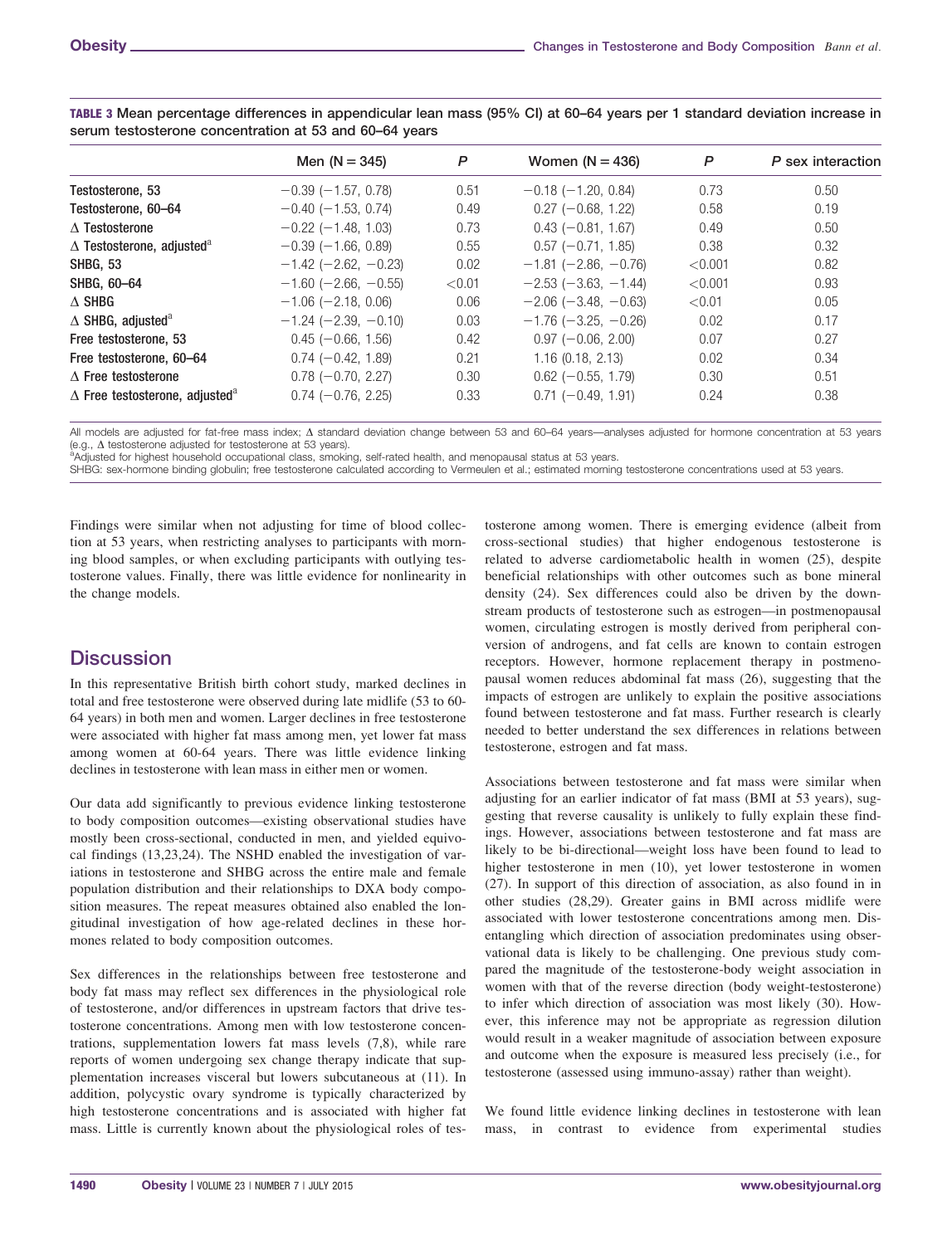demonstrating anabolic effects of testosterone (7-9). A possible explanation for this difference is that the current study analysed variations in testosterone across the physiological range, whereas the effects of testosterone administration on lean mass are typically performed in older men with hypogonadal testosterone levels. In addition, testosterone may be more strongly associated with the active tissue components of lean mass (contractile muscle fibers), which DXA does not distinguish from other components such as intra and extra-cellular fluid (31). Most trials assess short-term benefits usually for no more than 1 year (32), while our results over a decade may be influenced by other factors that attenuate these short-term effects. Lower testosterone has been found to be related to greater age-related decline change in lean mass (among men that lost weight) (33), suggesting that testosterone may be especially important for the processes which underlie this change—this warrants future investigation in cohorts with repeat data. The null findings presented here do not preclude the importance of testosterone for muscle development during early-life growth.

SHBG was inversely associated with fat mass and android:gynoid ratio in both men and women. This could suggest that SHBG has a role in regulating fat mass levels. In support of this, SHBG genetic variations conferring higher SHBG concentrations have been associated with lower risk of type-2 diabetes (34), which is thought to be partly determined by fat mass levels. Much like associations between testosterone and fat mass, associations with SHBG are likely to be bi-directional, as higher fat mass levels would be associated with insulin resistance and therefore higher insulin concentrations, which in turn down-regulates SHBG (35). This is demonstrated in intervention studies which have found weight loss results in higher SHBG (36). SHBG was also inversely associated with lean mass—future studies should consider whether SHBG has any plausible physiological role in muscle mass regulation, or may be a useful biomarker to indicate muscle mass levels.

Strengths of this study include the repeat measures of testosterone ascertained in late midlife, a period during which the expected decline with age was observed. Despite blood samples being collected across mainland Britain, standard protocols were used and testosterone assays at both ages were assessed in a single laboratory using LC-MS/MS, which provides accurate testosterone measures even at low concentrations (16,17). Other strengths include the sampling of both sexes, precise and detailed measures of regional and whole fat and lean mass, and availability of data for potential confounders.

Limitations of this study include the lack of repeat DXA measures of fat and lean mass, which precluded the investigation of how testosterone relates to change in these masses; however, our sensitivity analyses using repeat BMI measures suggest that the findings are likely to be similar. As in all longitudinal studies, attrition occurred which limited statistical power and may have introduced bias (if the associations investigated differed in the group lost to follow-up). Blood samples were only taken once at each age and although single measures of testosterone have been found to accurately reflect longterm concentrations (37), multiple measures at more than two ages may better characterize change in testosterone with age. Finally, methodological differences likely affected the estimation of decline in testosterone: at 53 years, nonfasting samples were used (38), and samples were frozen for longer periods, with a longer delay before being frozen—these likely resulted in an underestimation of testosterone at this age, and therefore its decline. Finally, blood samples were taken throughout the day at 53 years but primarily during the morning at 60-64 years. However, blood sample timing was accounted for in analyses, and similar results were also found when restricting analyses to participants with morning blood samples at both ages.

While the findings from this study suggest that higher testosterone concentrations may have favorable effects on body composition in older men, these do not directly support the pharmacological raising of testosterone levels which may have adverse consequences for cardiovascular health. While one meta-analysis found testosterone supplementation did not relate to cardiovascular risk (39), a subsequent meta-analysis found that oral (but not injection or transdermal) administration was related to increased cardiovascular risk (40). Ongoing trials (32) which will compare (in men with low testosterone) the relative benefits of testosterone supplementation for a number of health-related outcomes. Alternative strategies that focus on up-stream determinants of testosterone (such as early life or behavior) may potentially lessen age-related decline and in turn could limit the accumulation of fat mass and losses in lean mass that occur during aging. Further research is clearly needed to identify the modifiable determinants of testosterone and its decline with age.

# **Conclusion**

Our findings suggest sex-divergent relationships between testosterone and fat mass and their distribution but do not support the hypothesis that midlife declines in testosterone lead to lower lean mass. Further prospective observational and experimental studies are required to strengthen causal inferences and investigate the possible adverse cardiometabolic effects of testosterone in women. O

# Acknowledgments

We thank Dr. Andrew Wong and other members of the MRC NSHD scientific and data collection team.

 $©$  2015 The Authors. Obesity published by Wiley Periodicals Inc. on behalf of The Obesity Society

This is an open access article under the terms of the Creative Commons Attribution License, which permits use, distribution and reproduction in any medium, provided the original work is properly cited.

### References

- 1. Kaufman JM, Vermeulen A. The decline of androgen levels in elderly men and its clinical and therapeutic implications. Endocr Rev 2005;26:833-876.
- 2. Harman SM, Metter EJ, Tobin JD, Pearson J, Blackman MR. Longitudinal effects of aging on serum total and free testosterone levels in healthy men. J Clin Endocrinol Metabol 2001;86:724-731.
- 3. Kuk JL, Saunders TJ, Davidson LE, Ross R. Age-related changes in total and regional fat distribution. Ageing Res Rev 2009;8:339-348.
- 4. Hughes VA, Frontera WR, Wood M, et al. Longitudinal muscle strength changes in older adults: influence of muscle mass, physical activity, and health. J Gerontol Ser A Biol Sci Med Sci 2001;56:B209-B217.
- 5. Baillargeon J, Urban RJ, Ottenbacher KJ, Pierson KS, Goodwin JS. Trends in androgen prescribing in the United States, 2001 to 2011. JAMA Intern Med 2013; 173:1465-1466.
- 6. Gan EH, Pattman S, Pearce HS, Quinton R. A UK epidemic of testosterone prescribing, 2001-2010. Clin Endocrinol (Oxf) 2013;79:564-570.
- 7. Giannoulis MG, Martin FC, Nair KS, Umpleby AM, Sonksen P. Hormone replacement therapy and physical function in healthy older men. Time to talk hormones? *Endocr Rev* 2012;33:314-377.